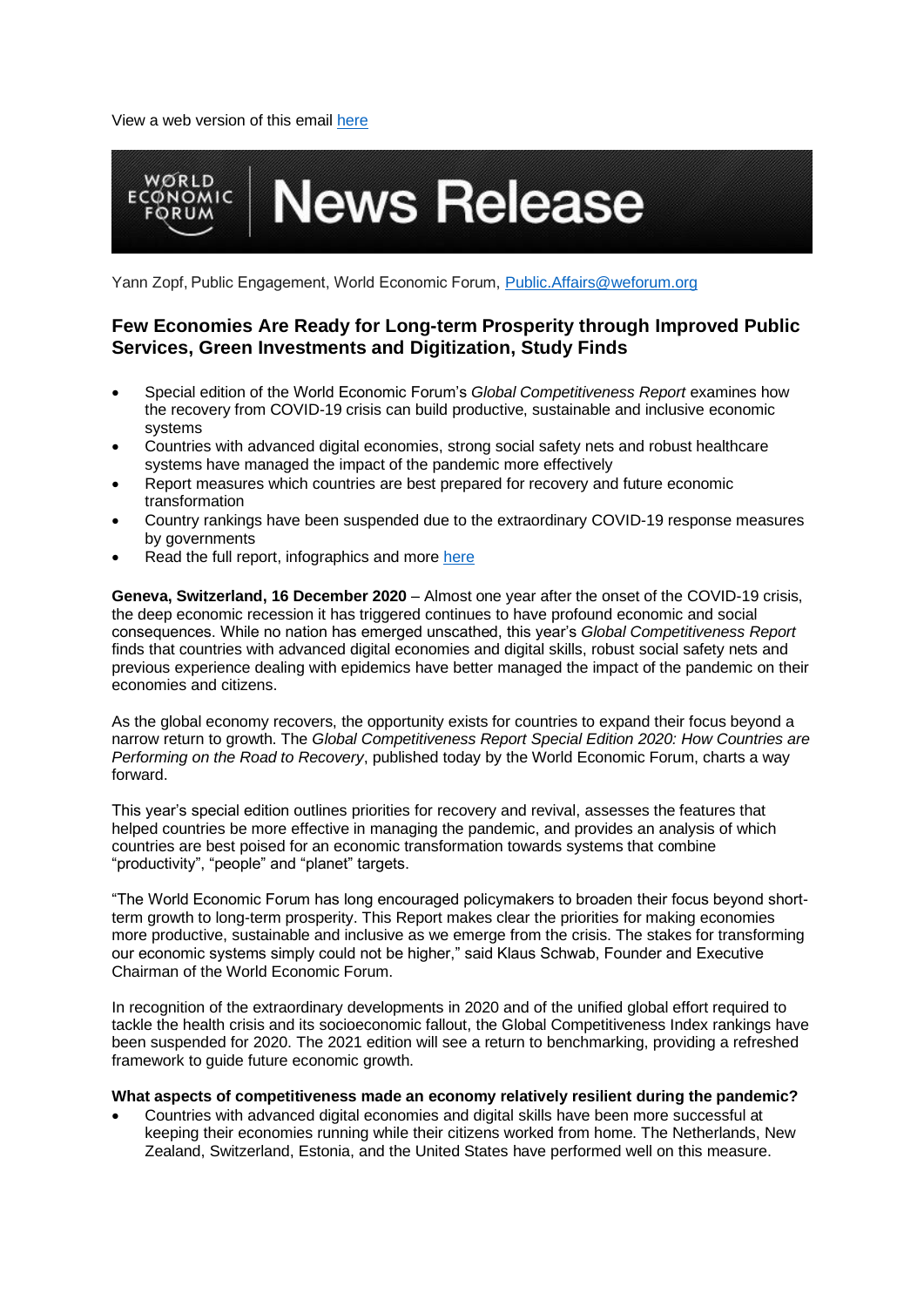- Countries with robust economic safety nets, such as Denmark, Finland, Norway, Austria, Luxembourg and Switzerland, were well placed to support those who could not work. Similarly, countries with strong financial systems such as Finland, the United States, the United Arab Emirates and Singapore, could more easily provide credit to SMEs to prevent insolvency.
- Countries that could successfully plan and integrate health, fiscal and social policies have been relatively more successful in mitigating the effects of the crisis, including Singapore, Switzerland, Luxembourg, Austria and the United Arab Emirates.
- Anecdotal evidence suggests that countries with previous experience of coronavirus epidemics (e.g., SARS) had better protocols and technological systems in place (e.g., Republic of Korea, Singapore) and could contain the epidemic relatively better than others.

### **How did business sentiment change during the crisis?**

In advanced economies, business leaders saw increased market concentration, a marked decline in competition for services, reduced collaboration between companies and fewer available skilled workers in the employment market as the shift to digitally enabled work accelerated. On the positive side, leaders saw greater government response to change, improved collaboration within companies and increased availability of venture capital.

In emerging markets and developing economies, business leaders noted an increase in business costs related to crime and violence, a reduction in judicial independence, a further reduction in competition and growing market dominance, and stagnating trust in politicians. They, too, expressed positive views on government response to change, collaboration within companies, and venture capital availability. They also noted an increase in the capacity to attract talent, potentially facilitated by the more digital labour market.

"During this time of profound uncertainty, the health crisis and economic downturn have forced a fundamental rethink of growth and its relationship to outcomes for people and planet. Policy-makers have a remarkable opportunity to seize this moment and shape new economic systems that are highly productive while growing shared prosperity and environmental sustainability," said **Saadia Zahidi**, Managing Director, World Economic Forum.

#### **What are the imperatives for a future economic transformation?**

The report considers pathways for revival and transformation in four areas: the enabling environment, human capital, markets, and innovation.

- Transforming the enabling environment: The report recommends that governments prioritize improving public service delivery, plan for managing public debt and expand digitization. In the longer term, more progressive taxation, and upgrading utilities and building greener infrastructure are recommended.
- Transforming human capital: The report advocates a gradual transition from furlough schemes to a combination of proactive investments in new labour market opportunities, a scaling-up of reskilling and upskilling programmes, and safety nets to help drive the recovery. In the longer term, leaders should work to update education curricula, reform labour laws and improve the use of new talent-management technologies.
- Transforming markets: While financial systems have become significantly more stable since the last financial crisis, they need to be more inclusive, and growing market concentration and raising barriers to the movement of goods and people risk hampering the transformation of markets. The report recommends introducing financial incentives for companies to engage in sustainable and inclusive investments, while updating competition and anti-trust frameworks.
- Transforming the innovation ecosystem: Although entrepreneurial culture has flourished in the past decade, the creation of new firms, breakthrough technologies and products and services that deploy these technologies has stalled. The report recommends that countries expand public investment in R&D while encouraging it in the private sector. In the longer term, countries should support the creation of "markets of tomorrow" and motivate firms to embrace diversity to enhance creativity and market relevance.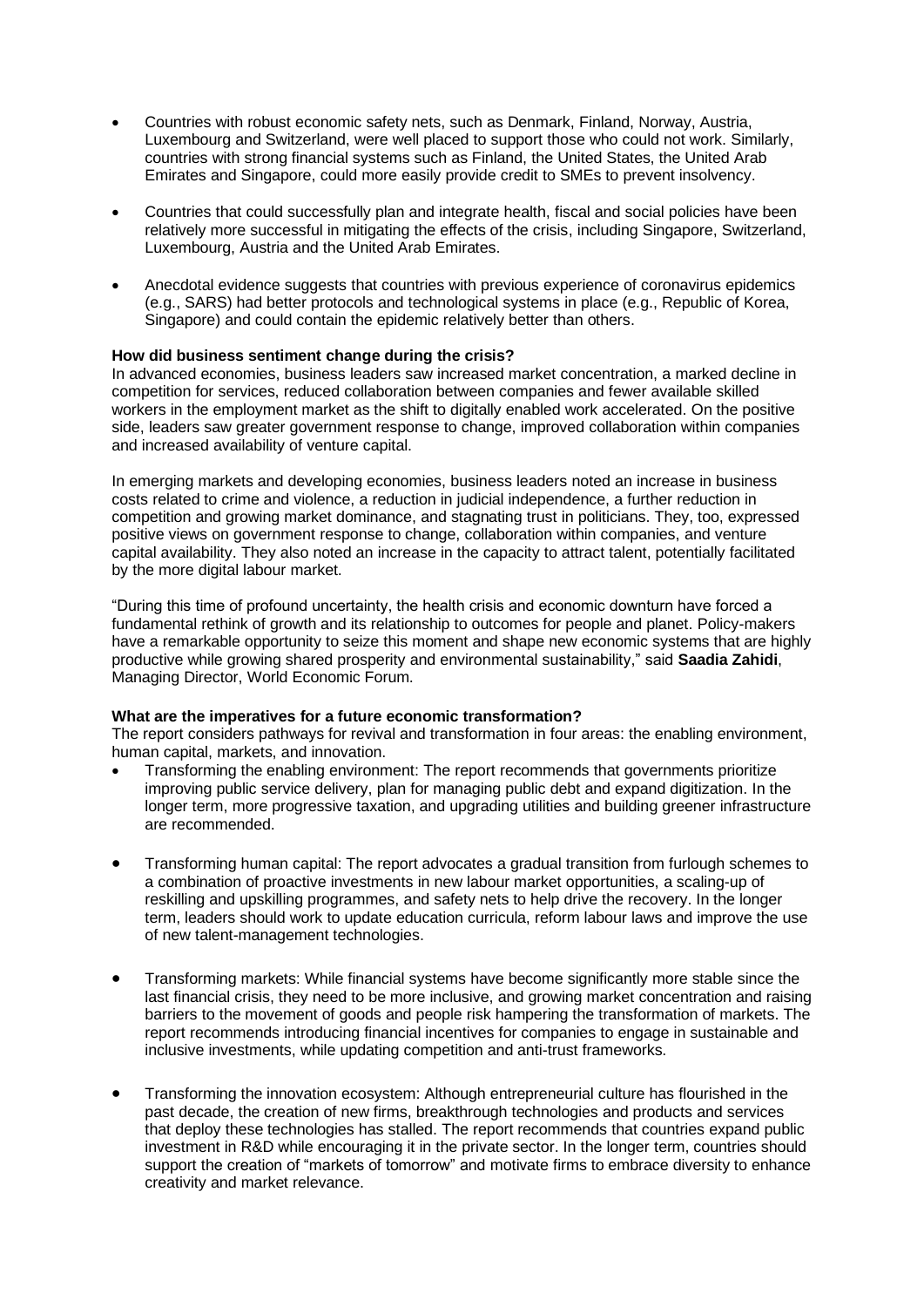#### **Which countries are best prepared for economic transformation?**

The concepts of economic transformation are relatively new and data is limited. Data from 37 countries was mapped against the 11 priorities outlined in the report and found that while no country is fully prepared for recovery and economic transformation, some are better placed than others. The report estimates that a 10% increase in readiness scores could lead to a \$300 billion increase in the GDP figures of these 37 countries combined. However, these priorities for transformation should be considered for their multiple effects on growth, inclusion and sustainability.

Countries that are best prepared for economic transformation are shown in the table below. The report should be examined in depth to understand the implications of data availability.

| Economy         | Ensure public<br>institutions embed<br>strong governance<br>principles and a long-<br>term vision and build<br>trust by serving their<br>citizens | Upgrade<br>infrastructure to<br>accelerate the<br>energy transition<br>and broaden<br>access to<br>electricity and ICT | taxation, rethinking how<br>corporations, wealth and the skills needed for jobs<br>labour are taxed.<br>nationally and in an<br>international cooperative<br>framework | and "markets of<br>tomorrow"                                                                                                                  | Shift to more progressive Update education curricula Rethink labour laws and social<br>and expand investment in protection for the new economy<br>and the new needs of the<br>workforce | Expand eldercare, childcare<br>and healthcare<br>infrastructure, access and<br>innovation for the benefit of<br>people and the economy |
|-----------------|---------------------------------------------------------------------------------------------------------------------------------------------------|------------------------------------------------------------------------------------------------------------------------|------------------------------------------------------------------------------------------------------------------------------------------------------------------------|-----------------------------------------------------------------------------------------------------------------------------------------------|-----------------------------------------------------------------------------------------------------------------------------------------------------------------------------------------|----------------------------------------------------------------------------------------------------------------------------------------|
| Top 3<br>2<br>3 | Finland<br>New Zealand<br>Switzerland                                                                                                             | Estonia<br>Netherlands<br>Denmark                                                                                      | South Africa<br>Japan<br>Korea, Rep.                                                                                                                                   | Finland<br>Netherlands<br>Denmark                                                                                                             | Denmark<br>United Kingdom<br>Switzerland                                                                                                                                                | Sweden<br>Denmark<br>Canada                                                                                                            |
| Economy         | Increase incentives to direct<br>financial resources towards<br>long-term investments,<br>strengthen stability and<br>expand inclusion            |                                                                                                                        | Rethink competition and<br>anti-trust frameworks<br>needed in the Fourth<br>Industrial Revolution,<br>ensuring market access,<br>both locally and<br>internationally   | Facilitate the creation<br>of "markets of<br>tomorrow", especially in investments in<br>areas that require<br>public-private<br>collaboration | Incentivize and<br>expand patient<br>research, innovation creativity<br>and invention that<br>can create new<br>"markets of<br>tomorrow"                                                | Incentivize firms to embrace<br>diversity, equity and<br>inclusion to enhance                                                          |
| Top 3<br>2<br>З | Finland<br>New Zealand<br>Sweden                                                                                                                  |                                                                                                                        | United States<br>Canada<br>China                                                                                                                                       | Finland<br><b>United States</b><br>Japan                                                                                                      | United States<br>Japan<br>Finand and Korea. New Zealand                                                                                                                                 | China<br>Sweden                                                                                                                        |

## **Key insights**:

- Digital infrastructure investments: The transition to a greener and more inclusive economy must be underpinned by significant investments in infrastructure, including an expansion of digital networks. Denmark, Estonia, Finland and the Netherlands are currently best prepared to do this.
- Greener economy: Greening the economy will require upgrading energy infrastructure, transport networks and commitments from both the public and private sectors to extend and respect multilateral agreements on environmental protection. Denmark, Estonia, Finland and the Netherlands are best prepared to drive economic transformation through infrastructure. Less prepared countries include Russia, Indonesia, Turkey and South Africa.
- Longer-term investments: Increasing incentives to direct financial resources towards long-term investments in the real economy can strengthen stability and expand inclusion. Finland, Sweden, New Zealand and Austria are relatively better prepared than other advanced economies, while the United States, currently the largest financial centre in the world, is among the least ready.
- More progressive taxation: Shifting to more progressive taxation systems emerges as a key driver of economic transformation. On this measure, the Republic of Korea, Japan, Australia and South Africa score highest, thanks to relatively well-balanced and progressive tax structures.
- Expanded public services: Future-ready education, labour laws and income support should be better integrated to expand the social protection floor. Germany, Denmark, Switzerland and the United Kingdom are relatively better prepared than others to combine adequate labour protection with new safety net models. South Africa, India, Greece and Turkey are less prepared.